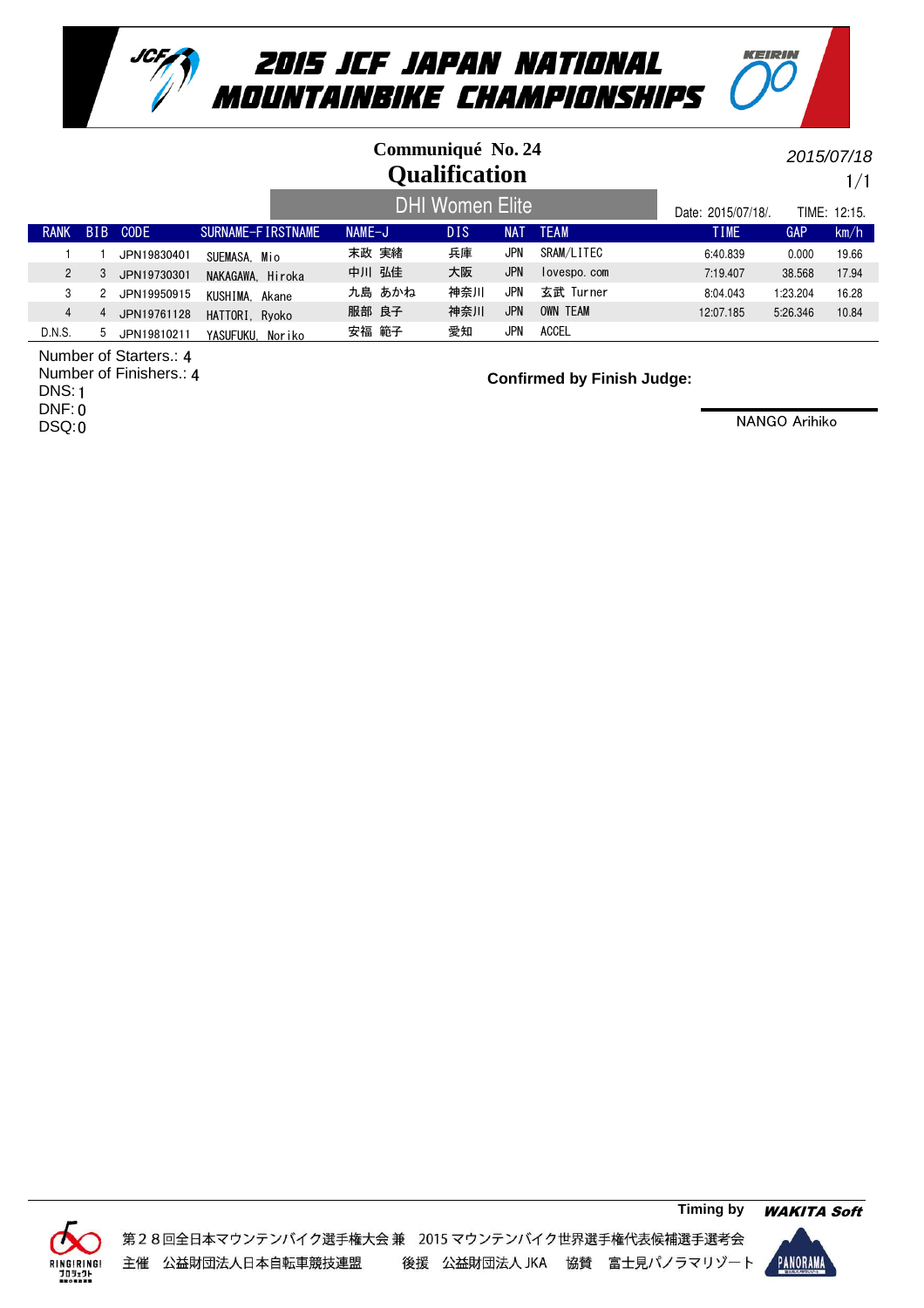

## **Qualification Communiqué No. 26**

1/1 2015/07/18

KEIPIN

#### RANK BIB CODE SURNAME-FIRSTNAME NAME-J DIS NAT TEAM TIME TIME GAP km/h Date: 2015/07/18/. TIME: 12:20. DHI Men Youth 1 502 JPN19990222 UTSU, Kotaro 宇津 孝太郎 神奈川 JPN カメクリコロッケ小川輪業 5:15.553 0.000 24.98 2 504 JPN19990616 KODA,Reon 幸田 玲音 東京 JPN teamAST 5:20.211 4.658 24.62 3 503 JPN20001127 IOKA, Keita 井岡 計太 愛知 JPN HottSpin 6:12.707 57.154 21.15 4 505 JPN20010705 AKIMOTO, Takumi 秋元拓海 福島 JPN PAXCYCLE 6:35.474 1:19.921 19.93 5 501 JPN19990109 井岡 佑介 HottSpin NUKEPROOF 愛知 7:00.226 1:44.673 18.76 IOKA, Yusuke JPN 6 506 JPN19990802 OKADA Kei 岡田 圭 埼玉 JPN sunday riders 9:30.381 4:14.828 13.82

Number of Starters.: 6 Number of Finishers.: 6 DNS: 0 DNF: 0

DSQ:0

**Confirmed by Finish Judge:**



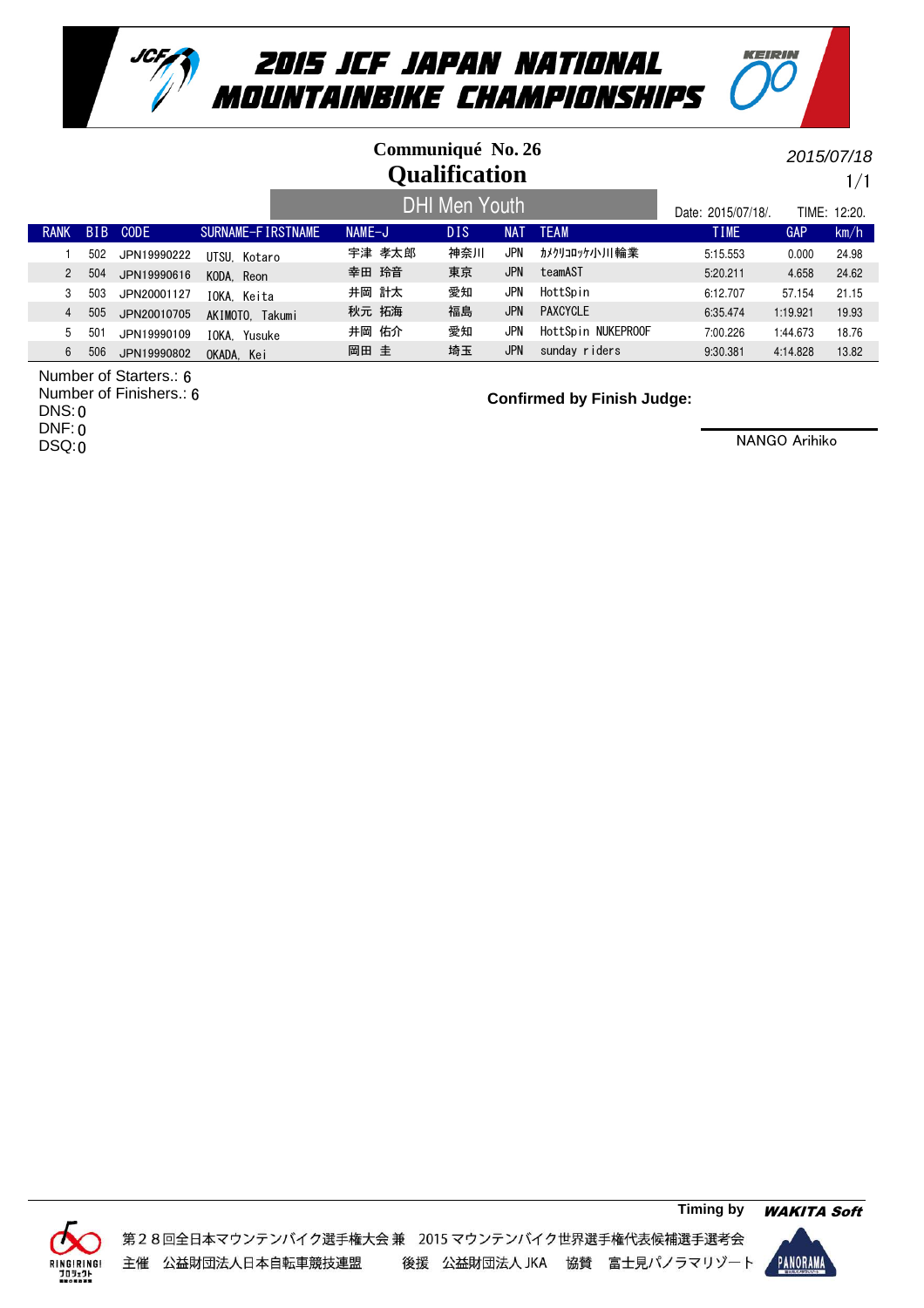

| Communiqué No. 28<br><b>Qualification</b> |            |             |                       |        |                        |            |                        |                    |          | 2015/07/18<br>1/1 |
|-------------------------------------------|------------|-------------|-----------------------|--------|------------------------|------------|------------------------|--------------------|----------|-------------------|
|                                           |            |             |                       |        | <b>DHI Men Masters</b> |            |                        | Date: 2015/07/18/. |          | TIME: 12:31.      |
| <b>RANK</b>                               | <b>BIB</b> | <b>CODE</b> | SURNAME-FIRSTNAME     | NAME-J | <b>DIS</b>             | <b>NAT</b> | <b>TEAM</b>            | <b>TIME</b>        | GAP      | km/h              |
|                                           | 205        | JPN19780912 | OKANO. Masavuki       | 岡野 将之  | 東京                     | <b>JPN</b> | <b>ナカザ ワゾム GRAVITY</b> | 5:21.794           | 0.000    | 24.50             |
| $\overline{c}$                            | 201        | JPN19780304 | AWANO. Koichiro       | 粟野 宏一郎 | 岐阜                     | <b>JPN</b> | <b>KYB RACING</b>      | 6:06.353           | 44.559   | 21.52             |
| 3                                         | 208        | JPN19760223 | MIZUNO. Yuusaku       | 水野 友作  | 静岡                     | <b>JPN</b> | INSANES/LIFE           | 6:16.387           | 54.593   | 20.94             |
| 4                                         | 215        | JPN19731228 | HIRABAYASHI, Tsuyoshi | 平林 剛   | 長野                     | <b>JPN</b> | one-man racing factor  | 6:16.643           | 54.849   | 20.93             |
| 5                                         | 218        | JPN19800702 | KUROKAWA, Yojiro      | 黒川 陽二郎 | 石川                     | <b>JPN</b> | <b>FRS</b>             | 6:25.173           | 1:03.379 | 20.46             |
| 6                                         | 211        | JPN19700402 | ARIMURA. Toshihiko    | 有村 俊彦  | 神奈川                    | <b>JPN</b> | 重力技研                   | 6:30.955           | 1:09.161 | 20.16             |
| $\overline{7}$                            | 213        | JPN19771002 | SAITOU, Kunikazu      | 斉藤 邦一  | 東京                     | <b>JPN</b> | 重力技研                   | 6:37.935           | 1:16.141 | 19.81             |
| 8                                         | 206        | JPN19599225 | YAMAMOTO. Haruo       | 山元 春雄  | 富山                     | <b>JPN</b> | <b>FRS</b>             | 6:38.355           | 1:16.561 | 19.79             |
| 9                                         | 214        | JPN19720616 | WATANABE. Takavuki    | 渡邉 貴幸  | 東京                     | <b>JPN</b> | VO2max Racing          | 6:50.157           | 1:28.363 | 19.22             |
| 10                                        | 217        | JPN19760315 | SATA. Kentarou        | 佐多 健太郎 | 埼玉                     | <b>JPN</b> | satajyuku.com          | 6:54.612           | 1:32.818 | 19.01             |
| 11                                        | 203        | JPN19750507 | IWASAKI. Atsushi      | 岩崎 篤士  | 茨城                     | JPN        | バンピーパス                 | 6:57.161           | 1:35.367 | 18.89             |
| 12                                        | 210        | JPN19600326 | SAITO, Akihiro        | 斉藤 晃弘  | 東京                     | <b>JPN</b> | <b>DKMC</b>            | 6:57.564           | 1:35.770 | 18.88             |
| 13                                        | 209        | JPN19720312 | TAKEYUKI, Ichige      | 市毛 丈之  | 茨城                     | <b>JPN</b> | n' ンピーパス&Vesrah        | 7:04.163           | 1:42.369 | 18.58             |
| 14                                        | 216        | JPN19641016 | NII, Shunji           | 新居 俊二  | 京都                     | <b>JPN</b> | 5ZER <sub>0</sub>      | 7:05.424           | 1:43.630 | 18.53             |
| 15                                        | 207        | JPN19690701 | OZAKI, Jun            | 尾崎 潤   | 東京                     | JPN        | teamAST                | 7:26.742           | 2:04.948 | 17.64             |
| 16                                        | 204        | JPN19730521 | KARAKI. Masafumi      | 唐木 雅文  | 神奈川                    | <b>JPN</b> | 重力技研                   | 7:46.923           | 2:25.129 | 16.88             |
| 17                                        | 202        | JPN19770106 | FUKAMI, Naoto         | 深見 直人  | 東京                     | JPN        | 重力技研                   | 8:41.412           | 3:19.618 | 15.12             |
| D.N.S.                                    | 212        | JPN19711210 | KURITA, Naoki         | 栗田 尚規  | 静岡                     | <b>JPN</b> | LIFEMachinestore       |                    |          |                   |
| D.N.S.                                    | 219        | JPN19820104 | INOUE. Takahiro       | 井上 貴裕  | 大阪                     | <b>JPN</b> | KYB RACING             |                    |          |                   |

Number of Starters.: 17 Number of Finishers.: 17

DNS: 2

DNF: 0

DSQ:0

#### **Confirmed by Finish Judge:**

NANGO Arihiko

KEIRIN



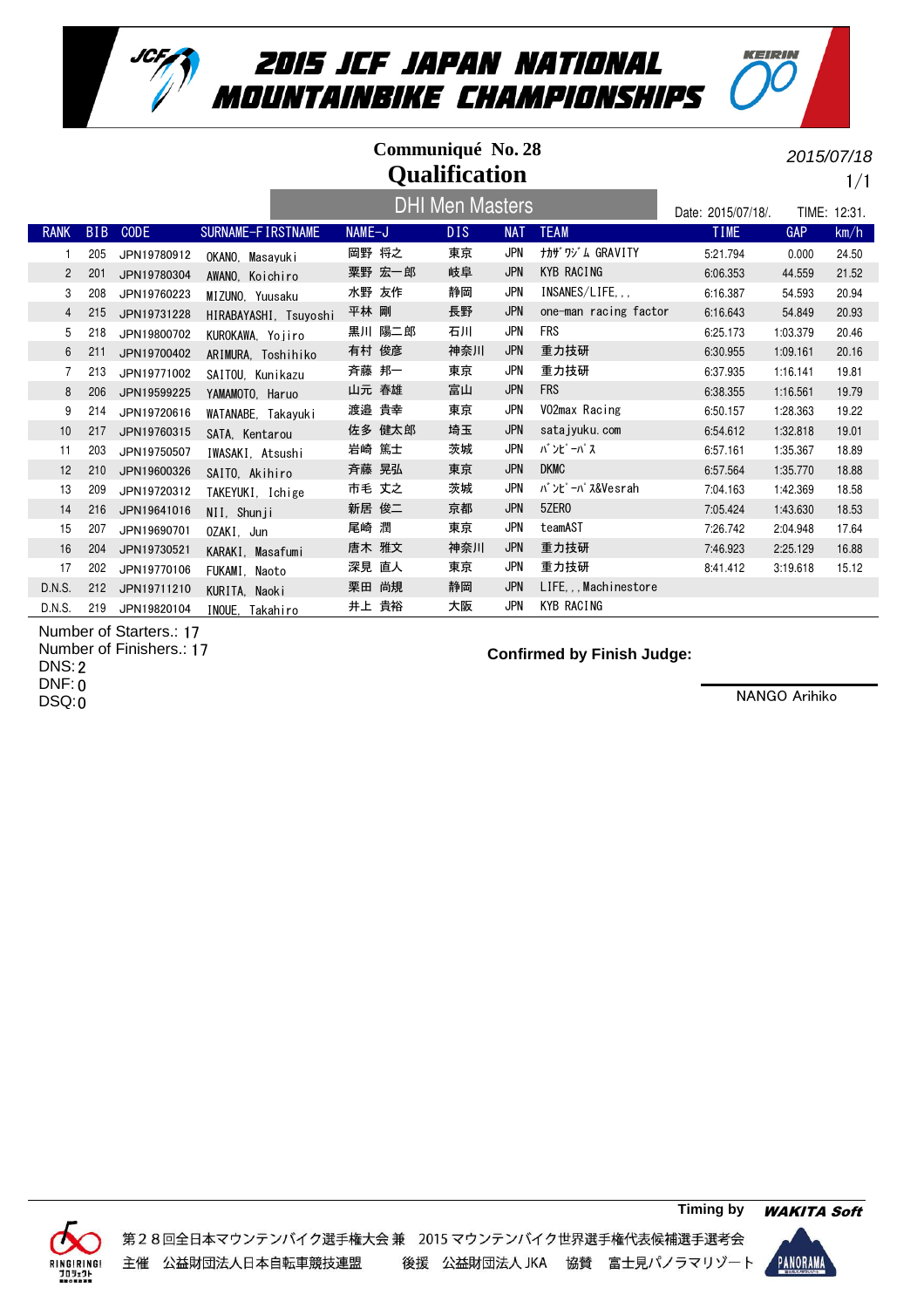

## **Qualification Communiqué No. 30**

 $1/1$ 2015/07/18

KEIRIN

|                      |            |             |                   |          | DHI Men Junior <sup>1</sup> |            |                   | Date: 2015/07/18/. |          | TIME: 12:39. |
|----------------------|------------|-------------|-------------------|----------|-----------------------------|------------|-------------------|--------------------|----------|--------------|
| <b>RANK</b>          | <b>BIB</b> | <b>CODE</b> | SURNAME-FIRSTNAME | $NAME-J$ | <b>DIS</b>                  | <b>NAT</b> | <b>TEAM</b>       | <b>TIME</b>        | GAP      | km/h         |
|                      | 106        | JPN19980705 | TAMARU. Yutaka    | 田丸 裕     | 広島                          | JPN        | SRAM/LITEC RISING | 5:15.909           | 0.000    | 24.95        |
| $\mathbf{2}^{\circ}$ | 105        | JPN19980115 | KUSHIMA, Rin      | 九島 凜     | 神奈川                         | JPN        | 玄武                | 5:51.542           | 35.633   | 22.42        |
|                      | 101        | JPN19981008 | IZUMINO. Ryoga    | 泉野 龍雅    | 愛知                          | JPN        | 豊橋桜丘高校/KONA/自     | 6:18.651           | 1:02.742 | 20.82        |
| 4                    | 102        | JPN19980715 | TAKAYAMA, Hikaru  | 高山 輝     | 埼玉                          | <b>JPN</b> | SRAM/LITEC RISING | 6:35.950           | 1:20.041 | 19.91        |
| 5                    | 103        | JPN19981213 | KUMETA. Subaru    | 久米田 昴    | 神奈川                         | JPN        | G-WORKS-1         | 6:40.747           | 1:24.838 | 19.67        |
| 6                    | 104        | JPN19970518 | UCHIDA. Ataru     | 内田 任     | 東京                          | JPN        | U, D, K           | 7:18.736           | 2:02.827 | 17.96        |

Number of Starters.: 6

Number of Finishers.: 6 DNS: 0 DNF: 0

DSQ:0

**Confirmed by Finish Judge:**



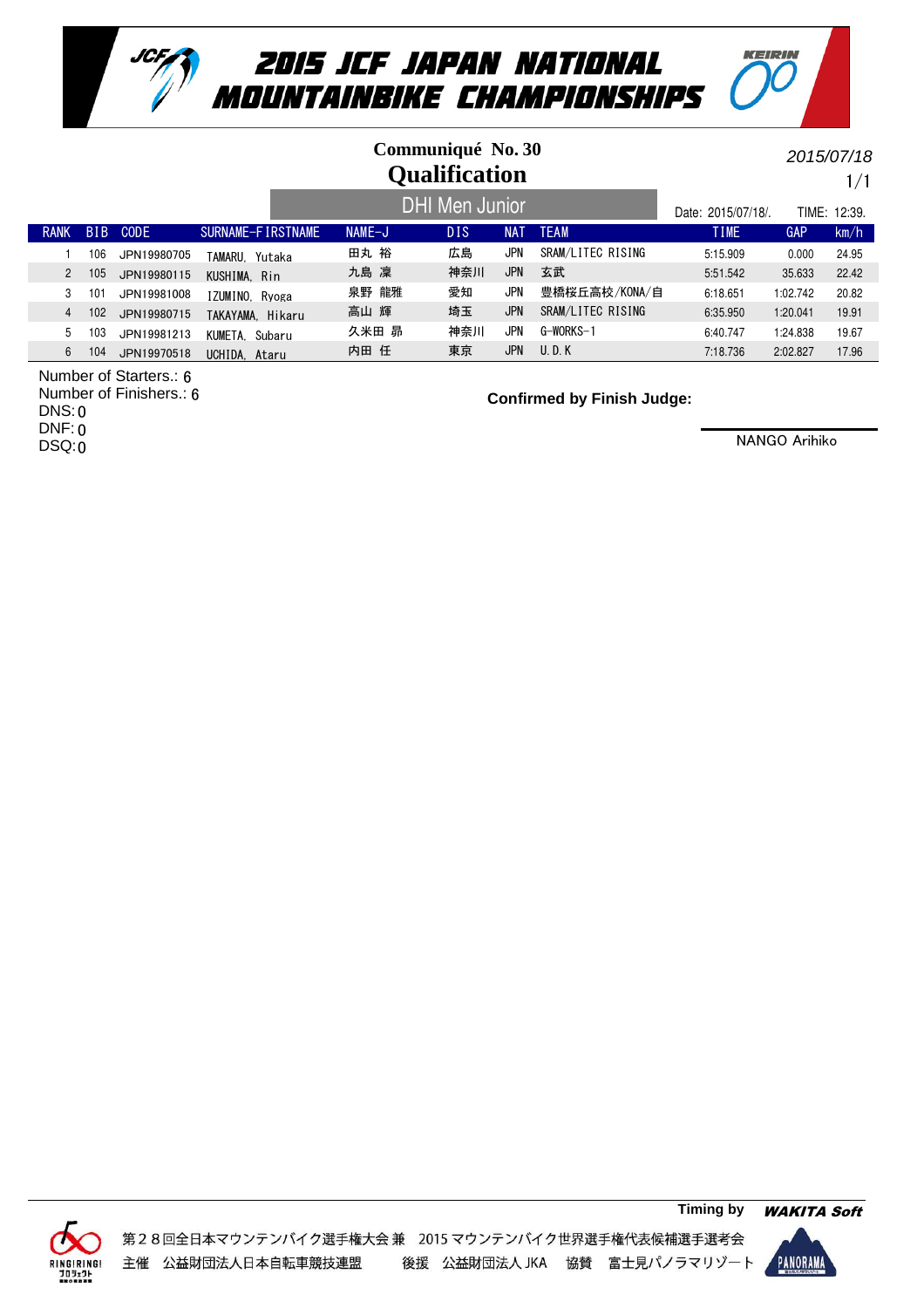

## **Qualification Communiqué No. 32**

2015/07/18

KEIRIN

1/2

|                |              |             |                                  |        | <b>DHI Men Elite</b> |            |                       | Date: 2015/07/18/. |            | TIME: 13:19. |
|----------------|--------------|-------------|----------------------------------|--------|----------------------|------------|-----------------------|--------------------|------------|--------------|
| <b>RANK</b>    | <b>BIB</b>   | <b>CODE</b> | SURNAME-FIRSTNAME                | NAME-J | <b>DIS</b>           | <b>NAT</b> | <b>TEAM</b>           | <b>TIME</b>        | <b>GAP</b> | km/h         |
| $\mathbf{1}$   | 4            | JPN19930821 | KUSHIMA, Yuki                    | 九島 勇気  | 神奈川                  | <b>JPN</b> | 玄武 MONDRAKER          | 4:41.618           | 0.000      | 27.99        |
| $\overline{c}$ | 3            | JPN19880813 | NAGATA, Junya                    | 永田 隼也  | 神奈川                  | <b>JPN</b> | AKI FACTORY           | 4:42.382           | 0.764      | 27.91        |
| 3              | 19           | JPN19701123 | TSUKAMOTO, Takashi               | 塚本 岳   | 愛知                   | <b>JPN</b> | PEAK / TIOGA          | 4:48.009           | 6.391      | 27.37        |
| $\overline{4}$ | 17           | JPN19950627 | IGARASHI, Yuuki                  | 五十嵐 優樹 | 長野                   | <b>JPN</b> | <b>STORMRIDERS</b>    | 4:55.116           | 13.498     | 26.71        |
| 5              | 2            | JPN19920426 | SHIMIZU, Kazuki                  | 清水 一輝  | 愛知                   | <b>JPN</b> | PATROL MOUNTAIN FJC D | 5:01.537           | 19.919     | 26.14        |
| 6              | 6            | JPN19850318 | AOKI, Takuya                     | 青木 卓也  | 東京                   | <b>JPN</b> | <b>TEAM GIANT</b>     | 5:01.765           | 20.147     | 26.12        |
| $\overline{7}$ | 8            | JPN19800422 | IDEGAWA, Naoki                   | 井手川 直樹 | 広島                   | <b>JPN</b> | AKI FACTORY           | 5:01.800           | 20.182     | 26.12        |
| 8              | 5            | JPN19910315 | ASANO, Yoshiaki                  | 浅野 善亮  | 愛知                   | <b>JPN</b> | TEAM GIANT            | 5:03.806           | 22.188     | 25.95        |
| 9              | 16           | JPN19800226 | OTA. Takumi                      | 太田 匠   | 静岡                   | <b>JPN</b> | INSANES/LIFE/RR       | 5:04.056           | 22.438     | 25.92        |
| 10             | 9            | JPN19920607 | IMOTO, Hajime                    | 井本 はじめ | 兵庫                   | <b>JPN</b> | SRAM/LITEC            | 5:05.782           | 24.164     | 25.78        |
| 11             | 23           | JPN19870331 | KOYAMA, Wataru                   | 小山 航   | 長野                   | <b>JPN</b> | PEAK / TIOGA          | 5:06.577           | 24.959     | 25.71        |
| 12             | $\mathbf{1}$ | JPN19761015 | ADACHI, Yasushi                  | 安達 靖   | 愛知                   | <b>JPN</b> | SRAM/LITEC            | 5:08.331           | 26.713     | 25.56        |
| 13             | 7            | JPN19900421 | KUROSAWA, Daisuke                | 黒沢 大介  | 東京                   | <b>JPN</b> | Team A&F SANTACRUZ    | 5:11.812           | 30.194     | 25.28        |
| 14             | 14           | JPN19841108 | ATO. Hiroshi                     | 阿藤 寛   | 大阪                   | JPN        | Topknot racing        | 5:13.443           | 31.825     | 25.15        |
| 15             | 13           | JPN19951117 | HAYASHI, Keisuke                 | 林 佳亮   | 愛知                   | <b>JPN</b> | COMMENCAL / Georide J | 5:13.635           | 32.017     | 25.13        |
| 16             | 11           | JPN19961002 | KATOU. Masaki                    | 加藤 将来  | 愛知                   | <b>JPN</b> | AKI FACTORY           | 5:15.361           | 33.743     | 24.99        |
| 17             | 27           | JPN19770605 | TAKEMOTO. Masashi                | 竹本 将史  | 大阪                   | <b>JPN</b> | TREK · JAPAN          | 5:20.981           | 39.363     | 24.56        |
| 18             | 12           | JPN19880816 | URAKAMI, Taro                    | 浦上 太郎  | 熊本                   | <b>JPN</b> | Transition Airlines/C | 5:23.033           | 41.415     | 24.40        |
| 19             | 58           | JPN19760302 | MARUYAMA, Hiroki                 | 丸山 弘起  | 長野                   | <b>JPN</b> | HM2 Racing/Hubge JAPA | 5:29.414           | 47.796     | 23.93        |
| 20             | 20           | JPN19770311 | YAMADA, Takayuki                 | 山田 貴之  | 静岡                   | <b>JPN</b> | INSANES/LIFE, , ,     | 5:29.505           | 47.887     | 23.92        |
| 21             | 24           | JPN19750316 | OHSHIMA, Reiji                   | 大島 礼治  | 兵庫                   | <b>JPN</b> | RAGE69                | 5:31.994           | 50.376     | 23.74        |
| 22             | 18           | JPN19911114 | FUJITA, Shoya                    | 藤田 翔也  | 静岡                   | <b>JPN</b> | TEAM NARO/rokkoracing | 5:33.964           | 52.346     | 23.60        |
| 23             | 28           | JPN19790512 | ONO. Koji                        | 小野 浩二  | 静岡                   | JPN        | MEGASPEED/BONDS/興津    | 5:37.574           | 55.956     | 23.35        |
| 24             | 33           | JPN19740605 | MIYAKE, Kazuyuki                 | 三宅 和之  | 埼玉                   | <b>JPN</b> | 重力技研                  | 5:43.773           | 1:02.155   | 22.93        |
| 25             | 36           | JPN19760413 | TAKAMATSU, Kenji                 | 高松 健二  | 兵庫                   | <b>JPN</b> | <b>FUNFANCY</b>       | 5:46.420           | 1:04.802   | 22.75        |
| 26             | 32           | JPN19960124 | KANEKO, Takumi                   | 金子 匠   | 東京                   | <b>JPN</b> | Tean Yellow 小川輪業      | 5:53.844           | 1:12.226   | 22.28        |
| 27             | 10           | JPN19930923 | SHIMOGAKI, Daiki                 | 下垣 大樹  | 大阪                   | <b>JPN</b> | Lapierre / 重力技研       | 5:55.977           | 1:14.359   | 22.14        |
| 28             | 22           | JPN19820221 | ONO, Ryohei                      | 大野 良平  | 岐阜                   | JPN        | KYB RACING            | 6:00.260           | 1:18.642   | 21.88        |
| 29             | 15           | JPN19911219 | KUSHIMA, Santa                   | 九島 賛太  | 神奈川                  | <b>JPN</b> | 玄武                    | 6:02.771           | 1:21.153   | 21.73        |
| 30             | 49           | JPN19620924 | MIYAMA, Takayuki                 | 三山 孝幸  | 石川                   | <b>JPN</b> | <b>FRS</b>            | 6:03.439           | 1:21.821   | 21.69        |
| 31             | 45           | JPN19680815 | ITO, Koki                        | 伊藤 康喜  | 東京                   | <b>JPN</b> | <b>MARSH</b>          | 6:03.516           | 1:21.898   | 21.68        |
| 32             | 35           | JPN19700430 | HOTTA, Masaki                    | 堀田 昌希  | 愛知                   | <b>JPN</b> | HottSpin              | 6:05.312           | 1:23.694   | 21.58        |
| 33             | 26           | JPN19721215 | WATANABE, Yasuyuki               | 渡辺 靖之  | 大阪                   | <b>JPN</b> | lovespo.com           | 6:08.807           | 1:27.189   | 21.37        |
| 34             | 25           | JPN19900706 | TAKAYAMA, Yujiro                 | 高山 祐次郎 | 東京                   | <b>JPN</b> | DEVINCI, AST          | 6:16.433           | 1:34.815   | 20.94        |
| 35             | 39           | JPN19710422 | YOSHIDA, Akio                    | 吉田 昭雄  | 兵庫                   | JPN        | 髑髏団                   | 6:17.585           | 1:35.967   | 20.88        |
| 36             | 54           | JPN19920206 | SUZUKI, Kyota                    | 鈴木 京太  | 静岡                   | <b>JPN</b> | TEAM NARO/rokkoracing | 6:18.820           | 1:37.202   | 20.81        |
| 37             | 38           | JPN19750705 | MOCHIZUKI, Katuhiko              | 望月 克彦  | 静岡                   | <b>JPN</b> | <b>MARSH</b>          | 6:27.070           | 1:45.452   | 20.36        |
| 38             | 56           | JPN19660305 | TACHI, Masakuni                  | 館 正訓   | 東京                   | <b>JPN</b> | <b>MARSH</b>          | 6:36.140           | 1:54.522   | 19.90        |
| 39             | 43           | JPN19820503 | KURISE, Yuta                     | 栗瀬 裕太  | 山梨                   | JPN        | team mongoose         | 6:38.174           | 1:56.556   | 19.80        |
| 40             | 46           | JPN19770220 | TORAI, Hideyuki                  | 虎井 秀将  | 東京                   | <b>JPN</b> | G-WORKS-1             | 6:40.092           | 1:58.474   | 19.70        |
| 41             | 29           | JPN19880601 |                                  | 兼岡 邦旭  | 東京                   | JPN        | GLOBERIDE RACING      | 6:40.808           | 1:59.190   | 19.67        |
| 42             | 59           | JPN19891016 | KUNIAKI, Kaneoka<br>MIKI, Yosuke | 三木 洋介  | 埼玉                   | <b>JPN</b> | SEOcycle              | 6:42.036           | 2:00.418   | 19.61        |
| 43             | 31           | JPN19800722 | FUCHINO. Atushi                  | 渕野 厚志  | 静岡                   | <b>JPN</b> | lovespo.com           | 6:46.843           | 2:05.225   | 19.37        |
| 44             | 30           | JPN19770309 |                                  | 武井 怜緒奈 | 愛知                   | <b>JPN</b> | FUKAYA RACING         | 6:49.759           | 2:08.141   | 19.24        |
| 45             | 52           | JPN19700208 | TAKEI, Reona                     | 荻島 聡   | 埼玉                   | <b>JPN</b> | SEOcycle              | 6:50.182           | 2:08.564   | 19.22        |
| 46             | 48           | JPN19710410 | OGISHIMA, Satoshi                | 萩原 信之  | 埼玉                   | <b>JPN</b> | MEGASPEED/BONDS/興津    | 7:01.967           | 2:20.349   | 18.68        |
| 47             | 60           | JPN19870429 | HAGIWARA, Nobuyuki               | 今泉 仁   | 東京                   | <b>JPN</b> | sunday riders         | 7:03.886           | 2:22.268   | 18.59        |
| 48             | 40           | JPN19820421 | IMAIZUMI, Hiro                   | 山本 晃弘  | 静岡                   | <b>JPN</b> | 阿寺RACING              | 7:05.358           | 2:23.740   | 18.53        |
|                |              |             | YAMAMOTO, Akihiro                |        |                      |            |                       |                    |            |              |





**Timing by** WAKITA Soft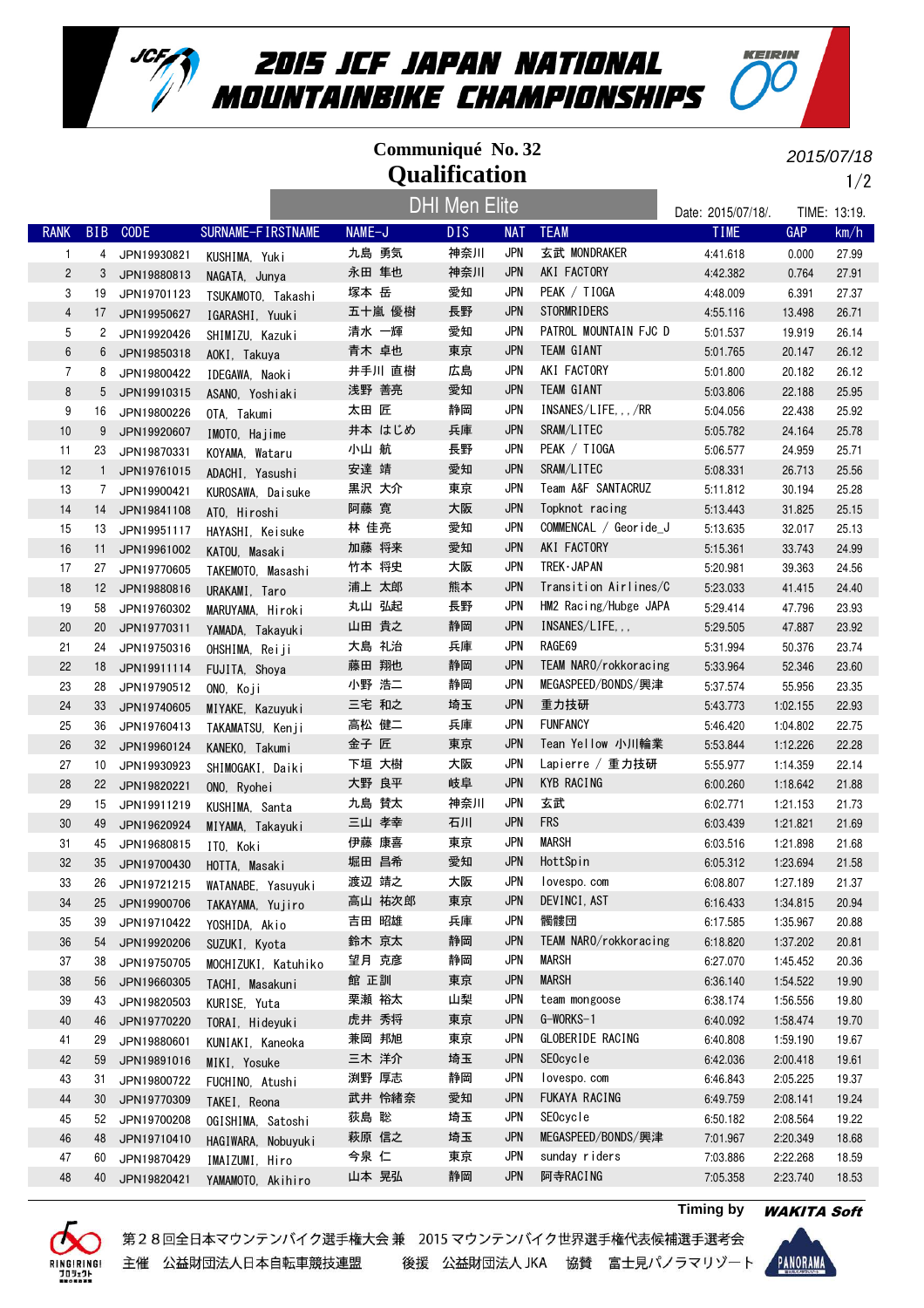

### Date: 2015/07/18/. TIME: 13:19. **Qualification Communiqué No. 32** DHI Men Elite

RANK BIB CODE SURNAME-FIRSTNAME NAME-J DIS NAT TEAM TIME TIME GAP km/h 49 57 JPN19760916 SHIGA, Kouji 志賀 孝治 山口 JPN VAN-QUISH 7:10.532 2:28.914 18.31 50 42 JPN19801209 MATSUMOTO, Kenji 松本健司 静岡 JPN SNG 7:26.485 2:44.867 17.65 51 21 JPN19850928 AOYAGI Shuichiro 青柳 修一郎 栃木 JPN GIANT STORE KOHOKU 7:32.999 2:51.381 17.40 52 53 JPN19751027 MORIMOTO,Ryo 森本 亮 大阪 JPN TEAM RINGO ROAD 7:44.656 3:03.038 16.96 53 51 JPN19880523 NAKANO, Ryusuke 中野 隆介 岐阜 JPN KYB RACING 8:35.362 3:53.744 15.29 54 50 JPN19680306 WAKABAYASHI, Masayuki 若林 正幸 東京 JPN 風魔吉祥寺 8:51.949 4:10.331 14.82 55 47 JPN19680807 SAKANAKA, Eiso 坂中 栄三 富山 JPN FRS 9:01.611 4:19.993 14.55 56 44 JPN19740705 MUARI,Sunao 村井 直 静岡 JPN INSANES/LIFE, , , 11:00.417 6:18.799 11.93 57 55 JPN19790731 KATO,Takayuki 加藤 孝之 京都 JPN Think RACING TEAM 11:02.424 6:20.806 11.90 D.N.S. 34 JPN19760219 TAKEUCHI, Suguru 竹内 豪 兵庫 JPN 662-496部 D.N.S. 37 JPN19940328 AKIYOSHI, Kei 秋吉圭 東京 JPN ナカザワジム GRAVITY D.N.S. 41 JPN19730625 NAITO, Norihito 内藤 順仁 静岡 JPN Team KGH

Number of Starters.: 57 Number of Finishers.: 57

DNS: 3

DNF: 0

DSQ:0

**Confirmed by Finish Judge:**

NANGO Arihiko

2/2

2015/07/18

KEIPIN



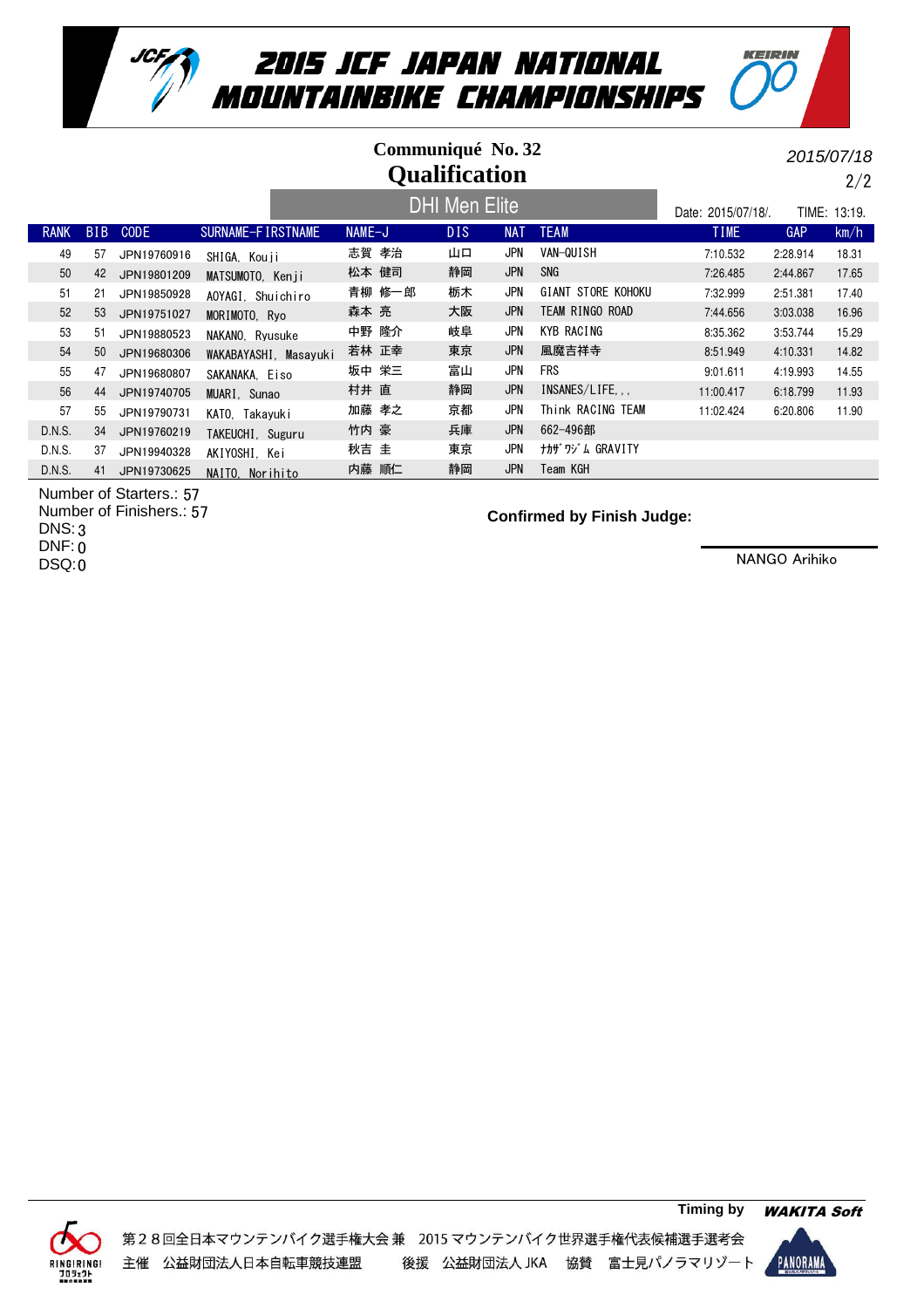

|                 | Communiqué No. 34<br><b>Official Result</b> |             |                     |        |       |                            |     |            |                        |                    | 2015/07/18   | 1/1   |
|-----------------|---------------------------------------------|-------------|---------------------|--------|-------|----------------------------|-----|------------|------------------------|--------------------|--------------|-------|
|                 |                                             |             |                     |        |       | <b>DHI Men Challenge B</b> |     |            |                        | Date: 2015/07/18/. | TIME: 14:08. |       |
| <b>RANK</b>     | B <sub>IB</sub>                             | <b>CODE</b> | SURNAME-FIRSTNAME   | NAME-J |       | <b>DIS</b>                 |     | <b>NAT</b> | <b>TEAM</b>            | <b>TIME</b>        | <b>GAP</b>   | km/h  |
| $\mathbf{1}$    | 811                                         | JPN19891005 | KATAGISHI, Seiya    |        | 片岸 晴矢 | 京都                         |     | <b>JPN</b> | Think RACING TEAM      | 6:18.589           | 0.000        | 20.82 |
| $\overline{c}$  | 805                                         | JPN19730402 | AKIMOTO, Jun        | 秋元 淳   |       | 福島                         |     | <b>JPN</b> | <b>PAXCYCLE</b>        | 7:06.304           | 47.715       | 18.49 |
| 3               | 825                                         | JPN19710618 | ENDO, Wako          |        | 遠藤 和光 | 東京                         |     | <b>JPN</b> | Team KGH myX           | 7:10.492           | 51.903       | 18.31 |
| $\overline{4}$  | 827                                         | JPN19880512 | KATUNUMA, Susumu    | 勝沼 奨   |       | 茨城                         |     | <b>JPN</b> | <b>DKMC</b>            | 7:46.901           | 1:28.312     | 16.88 |
| 5               | 823                                         | JPN19980714 | YAMAKAWA, Rui       |        | 山川 瑠偉 | 愛知                         |     | <b>JPN</b> | HottSpin               | 7:55.829           | 1:37.240     | 16.56 |
| $6\phantom{1}6$ | 808                                         | JPN19690403 | KAMIYA, Satoru      | 神谷 知   |       | 愛知                         |     | <b>JPN</b> | kch                    | 8:27.349           | 2:08.760     | 15.53 |
| $\overline{7}$  | 818                                         | JPN19660522 | SIMAMURA, Kazuo     |        | 島村 和男 |                            | 神奈川 | <b>JPN</b> | NoNmotorize            | 8:29.083           | 2:10.494     | 15.48 |
| 8               | 828                                         | JPN19681121 | KAWAMURA, Hirobumi  |        | 河村 博文 | 東京                         |     | <b>JPN</b> | <b>KKR</b>             | 8:37.562           | 2:18.973     | 15.23 |
| 9               | 817                                         | JPN19690521 | SASO, Shinji        |        | 佐宗 晋治 | 愛知                         |     | <b>JPN</b> | アソヴィックス自転車競技部          | 9:15.872           | 2:57.283     | 14.18 |
| 10              | 821                                         | JPN19790115 | TAKAMI, Ken         | 高見 賢   |       |                            | 神奈川 | <b>JPN</b> | 高見です。                  | 9:16.743           | 2:58.154     | 14.16 |
| 11              | 802                                         | JPN19940515 | KAJIHARA, Keisyou   |        | 梶原 佳祥 | 京都                         |     | <b>JPN</b> | RINGO ROAD RACING      | 9:24.075           | 3:05.486     | 13.97 |
| 12              | 822                                         | JPN19980728 | TATEDA, Naoto       |        | 立田 直人 | 長野                         |     | <b>JPN</b> | <b>DKMC</b>            | 9:26.370           | 3:07.781     | 13.92 |
| 13              | 809                                         | JPN19990615 | MIURA, Seiji        |        | 三浦 星路 | 福岡                         |     | JPN        | VAN-QUISH              | 9:31.284           | 3:12.695     | 13.80 |
| 14              | 814                                         | JPN19980805 | MATUMOTO, Masaki    |        | 松本 正起 | 大阪                         |     | <b>JPN</b> | RAG BIKES              | 9:39.920           | 3:21.331     | 13.59 |
| 15              | 830                                         | JPN19810113 | KAWAGUCHI, Takeshi  |        | 河口 岳史 |                            |     | <b>JPN</b> | Think RACING TEAM      | 10:00.111          | 3:41.522     | 13.13 |
| 16              | 806                                         | JPN19910215 | WATANABE, Seiya     |        | 渡部 聖矢 | 滋賀                         |     | <b>JPN</b> | Think RACING TEAM      | 10:05.116          | 3:46.527     | 13.02 |
| 17              | 832                                         | JPN19850709 | KAMATA, Norimitsu   |        | 鎌田 展充 | 栃木                         |     | JPN        | アロンジェ                  | 11:19.570          | 5:00.981     | 11.60 |
| 18              | 812                                         | JPN19750902 | MASUNO, Katsuhiro   |        | 桝野 勝宏 | 兵庫                         |     | <b>JPN</b> | TeamYRS                | 11:37.744          | 5:19.155     | 11.29 |
| 19              | 815                                         | JPN19720313 | YOSHINO, Mitsuru    | 吉野 満   |       | 静岡                         |     | <b>JPN</b> | <b>TWOCYCLE</b>        | 11:41.967          | 5:23.378     | 11.23 |
| 20              | 807                                         | JPN19510524 | OGATA, Toshio       |        | 尾形 俊雄 | 愛知                         |     | <b>JPN</b> | $Try-J$                | 11:58.980          | 5:40.391     | 10.96 |
| 21              | 810                                         | JPN19810413 | SATO, Akihiko       |        | 佐藤 昭彦 | 東京                         |     | <b>JPN</b> | <b>HKB2932</b>         | 12:03.654          | 5:45.065     | 10.89 |
| 22              | 803                                         | JPN19780804 | DEWA, Tatsuya       |        | 出羽 竜也 |                            | 神奈川 | <b>JPN</b> | TD-Racing              | 14:51.810          | 8:33.221     | 8.84  |
| 23              | 829                                         | JPN19770907 | KITA, Mitsuaki      |        | 喜多 光昭 |                            | 神奈川 | JPN        | 一人侍                    | 15:03.243          | 8:44.654     | 8.72  |
| 24              | 826                                         | JPN20000617 | IWAWAKI, Kenta      |        | 岩脇 健太 | 千葉                         |     | <b>JPN</b> | CRAZY BOUNCE           | 23:50.732          | 17:32.143    | 5.51  |
| D.N.F.          | 813                                         | JPN19751223 | FUCHIGAMI, Tokuhiro |        | 渕上 徳広 |                            | 神奈川 | <b>JPN</b> | 風魔YOKOHAMA             |                    |              |       |
| D.N.F.          | 820                                         | JPN19630510 | MASUKO, Jyunji      |        | 益子 純治 | 静岡                         |     | <b>JPN</b> | LIFE, , , Machinestore |                    |              |       |
| D.N.S.          | 801                                         | JPN19750621 | YAMADA. Motofumi    |        | 山田 基史 | 愛知                         |     | JPN        | KYB RACING             |                    |              |       |
| D.N.S.          | 804                                         | JPN19881118 | SATO, Shuhei        |        | 佐藤 周平 | 静岡                         |     | <b>JPN</b> | TWO CYCLE              |                    |              |       |
| D.N.S.          | 816                                         | JPN19650127 | SHIODA, Akihiro     |        | 塩田 哲大 | 長野                         |     | <b>JPN</b> | 0. S. R                |                    |              |       |
| D.N.S.          | 819                                         | JPN19671109 | ADACHI, Sinichi     |        | 安達 信一 | 埼玉                         |     | <b>JPN</b> | teamAST                |                    |              |       |
| D.N.S.          | 824                                         | JPN19660819 | YOSHIMI, Narimasa   |        | 吉見 成正 | 静岡                         |     | <b>JPN</b> | Team Yoshimi           |                    |              |       |

Number of Starters.: 26

Number of Finishers.: 24 5 DNS: DNF: 2 DSQ:0

**Confirmed by Finish Judge:**

NANGO Arihiko

KEIRIN



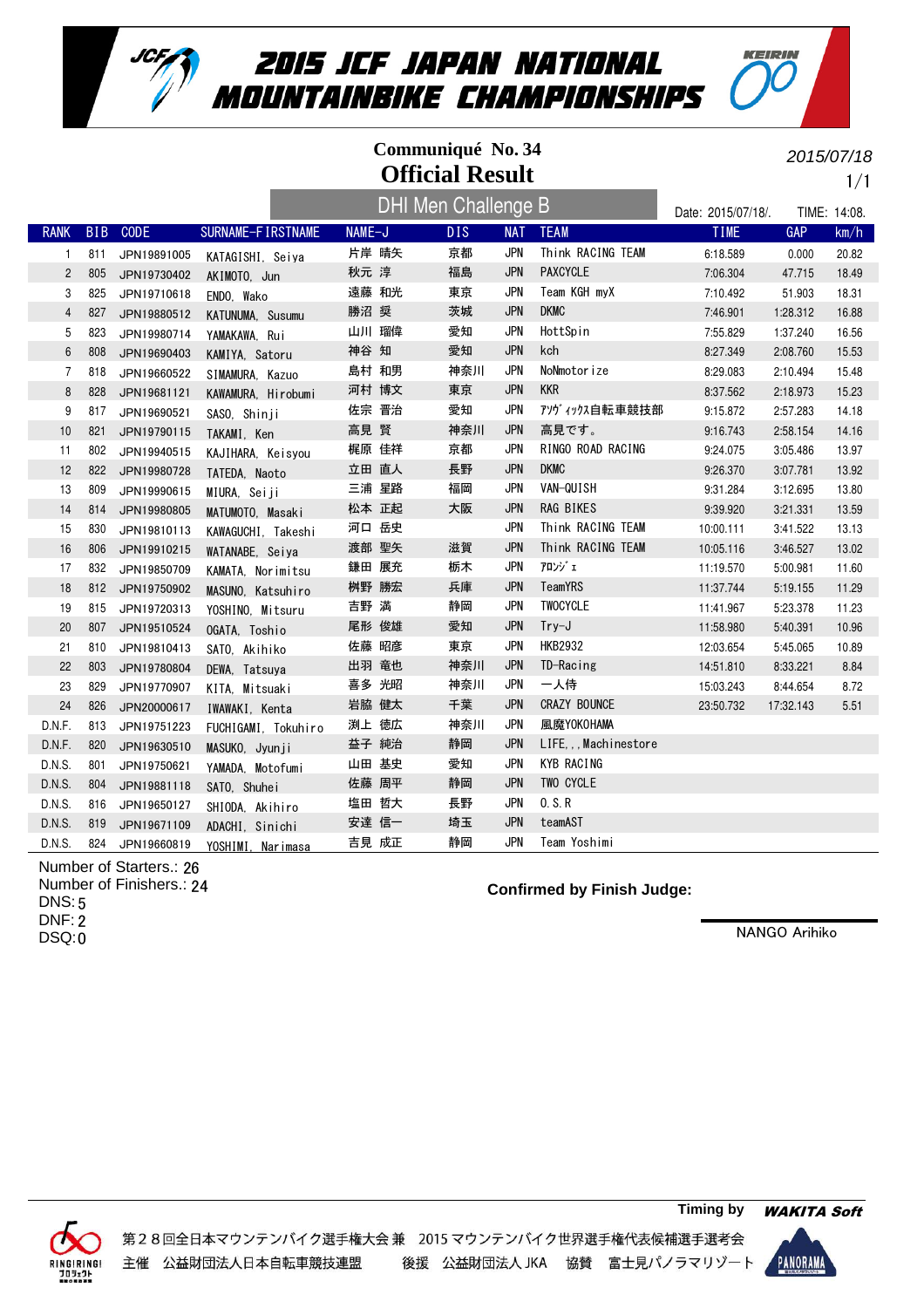

# **Official Result Communiqué No. 35** DHI Men Challenge A

1/1 2015/07/18

KEIRIN

|                |            |             |                     | <b>DHI Men Challenge A</b> |      |            |                       | Date: 2015/07/18/. |          | TIME: 14:15. |
|----------------|------------|-------------|---------------------|----------------------------|------|------------|-----------------------|--------------------|----------|--------------|
| <b>RANK</b>    | <b>BIB</b> | <b>CODE</b> | SURNAME-FIRSTNAME   | NAME-J                     | DIS. | <b>NAT</b> | <b>TEAM</b>           | <b>TIME</b>        | GAP      | km/h         |
| $\mathbf{1}$   | 627        | JPN19770828 | NISIDA, Takeshi     | 西田 岳                       | 長野   | <b>JPN</b> | SEVEN ARROWS/重力技研     | 6:40.182           | 0.000    | 19.70        |
| $\overline{2}$ | 624        | JPN19740505 | IKEZAWA, Makoto     | 池澤 誠                       | 栃木   | <b>JPN</b> | G-WORKS-1             | 6:48.841           | 8.659    | 19.28        |
| 3              | 619        | JPN19851228 | MURAKAMI. Jirou     | 村上 慈郎                      | 愛知   | <b>JPN</b> | Breeze Bike&Outdoor   | 7:23.878           | 43.696   | 17.76        |
| 4              | 606        | JPN19701201 | OGAWA, Shinichiro   | 小川 信一郎                     | 新潟   | <b>JPN</b> | さいくるぴっとB&S            | 7:29.098           | 48.916   | 17.55        |
| 5              | 602        | JPN19980301 | UMEMOTO, Kouki      | 梅本 幸輝                      | 滋賀   | <b>JPN</b> | Lookouts.com          | 7:47.281           | 1:07.099 | 16.87        |
| 6              | 605        | JPN19750711 | JITSUKAWA. Tomowo   | 実川 ともを                     | 東京   | <b>JPN</b> | タフスタッフねこスピード          | 7:49.020           | 1:08.838 | 16.80        |
| 7              | 604        | JPN19950510 | FUJIMURA. Tobimaru  | 藤村 飛丸                      | 京都   | <b>JPN</b> | BlankyDog/MUDDY CHOCO | 8:01.911           | 1:21.729 | 16.35        |
| 8              | 617        | JPN19881025 | TAMURA, Yukihiro    | 田村 幸大                      | 栃木   | <b>JPN</b> | 重力技研                  | 8:06.079           | 1:25.897 | 16.21        |
| 9              | 618        | JPN19700311 | TANAKA, Hiroshi     | 田中 洋                       | 大阪   | <b>JPN</b> | TREK - JAPAN          | 8:12.361           | 1:32.179 | 16.01        |
| 10             | 611        | JPN19910710 | TAKAMURA, Shun      | 高村 駿                       | 静岡   | <b>JPN</b> | <b>TEAM NARO</b>      | 8:21.704           | 1:41.522 | 15.71        |
| 11             | 612        | JPN19890818 | KAMITAIRA, Junichi  | 上平 純一                      | 福島   | <b>JPN</b> | Breeze Bike&Outdoor   | 8:25.942           | 1:45.760 | 15.58        |
| 12             | 628        | JPN19851124 | YANAGIDA, Yuusuke   | 柳田 雄輔                      | 山口   | <b>JPN</b> | VAN-QUISH             | 8:39.622           | 1:59.440 | 15.17        |
| 13             | 609        | JPN19840719 | NIWA, Yoshinori     | 丹羽 良典                      | 愛知   | <b>JPN</b> | ROOKIES/GIOCARE       | 9:02.626           | 2:22.444 | 14.52        |
| 14             | 615        | JPN19810916 | UEHARA, Motoki      | 上原 元樹                      | 長野   | <b>JPN</b> | BikeRanch DH-Team     | 9:06.601           | 2:26.419 | 14.42        |
| 15             | 613        | JPN19770510 | KONISHI. Yasuharu   | 小西 泰晴                      | 兵庫   | <b>JPN</b> | TeamYRS               | 9:06.729           | 2:26.547 | 14.42        |
| 16             | 610        | JPN19720913 | HABA, Kazuki        | 幅 和貴                       | 愛知   | <b>JPN</b> | Team SKY              | 9:50.881           | 3:10.699 | 13.34        |
| 17             | 603        | JPN19771226 | UENO, Ken           | 上野 賢                       | 京都   | <b>JPN</b> | Think RACING TEAM     | 9:53.047           | 3:12.865 | 13.29        |
| 18             | 607        | JPN19770919 | MATSUSHITA, Hisashi | 松下 壽                       | 静岡   | <b>JPN</b> | rokkoracing           | 9:53.788           | 3:13.606 | 13.27        |
| 19             | 620        | JPN19651207 | FUJII. Hidekazu     | 藤井 秀和                      | 神奈川  | <b>JPN</b> | G-WORKS-1             | 10:07.880          | 3:27.698 | 12.96        |
| 20             | 601        | JPN19750408 | ICHIHARA, Kazuhiro  | 市原 和展                      | 千葉   | <b>JPN</b> | Breeze Bike&Outdoor   | 10:21.869          | 3:41.687 | 12.67        |
| 21             | 622        | JPN19801102 | NAGABAYASHI, Kenta  | 長林 健太                      | 東京   | <b>JPN</b> | G-WORKS-1             | 10:27.551          | 3:47.369 | 12.56        |
| 22             | 623        | JPN19701226 | ISHIDATE, Moritoshi | 石立 守利                      | 東京   | <b>JPN</b> | CSR小川輪業               | 10:49.621          | 4:09.439 | 12.13        |
| 23             | 608        | JPN19700903 | UCHIDA, Satoru      | 内田 諭                       | 東京   | <b>JPN</b> | <b>U.D.K</b>          | 14:13.052          | 7:32.870 | 9.24         |
| D.N.F.         | 625        | JPN19670603 | OHMURA, Toshio      | 大村 寿男                      | 栃木   | <b>JPN</b> | t-project             |                    |          |              |
| D.N.S.         | 614        | JPN19780420 | TAKUYA, Iwata       | 岩田 拓也                      | 和歌山  | JPN        | 1 jyo 吹田              |                    |          |              |
| D.N.S.         | 616        | JPN19741115 | ABE, Yukitaka       | 阿部 幸高                      | 神奈川  | <b>JPN</b> | 聖坂養護学校/FUMA横浜         |                    |          |              |
| D.N.S.         | 621        | JPN19710529 | ONO, Ryota          | 小野 良太                      | 兵庫   | <b>JPN</b> | Sonic-Racing          |                    |          |              |
| D.N.S.         | 626        | JPN19880328 | MOTOI, Ryuji        | 本井 龍二                      | 東京   | <b>JPN</b> | NoNmotorize           |                    |          |              |
| D.N.S.         | 629        | JPN19870110 | OONUMA. Kousuke     | 大沼 宏祐                      | 群馬   | <b>JPN</b> | 重力技研                  |                    |          |              |

Number of Starters.: 24 Number of Finishers.: 23 5 DNS: DNF: 1 DSQ:0

#### **Confirmed by Finish Judge:**

NANGO Arihiko



第28回全日本マウンテンバイク選手権大会兼 2015 マウンテンバイク世界選手権代表候補選手選考会 後援 公益財団法人 JKA 協賛 富士見パノラマリゾート 主催 公益財団法人日本自転車競技連盟

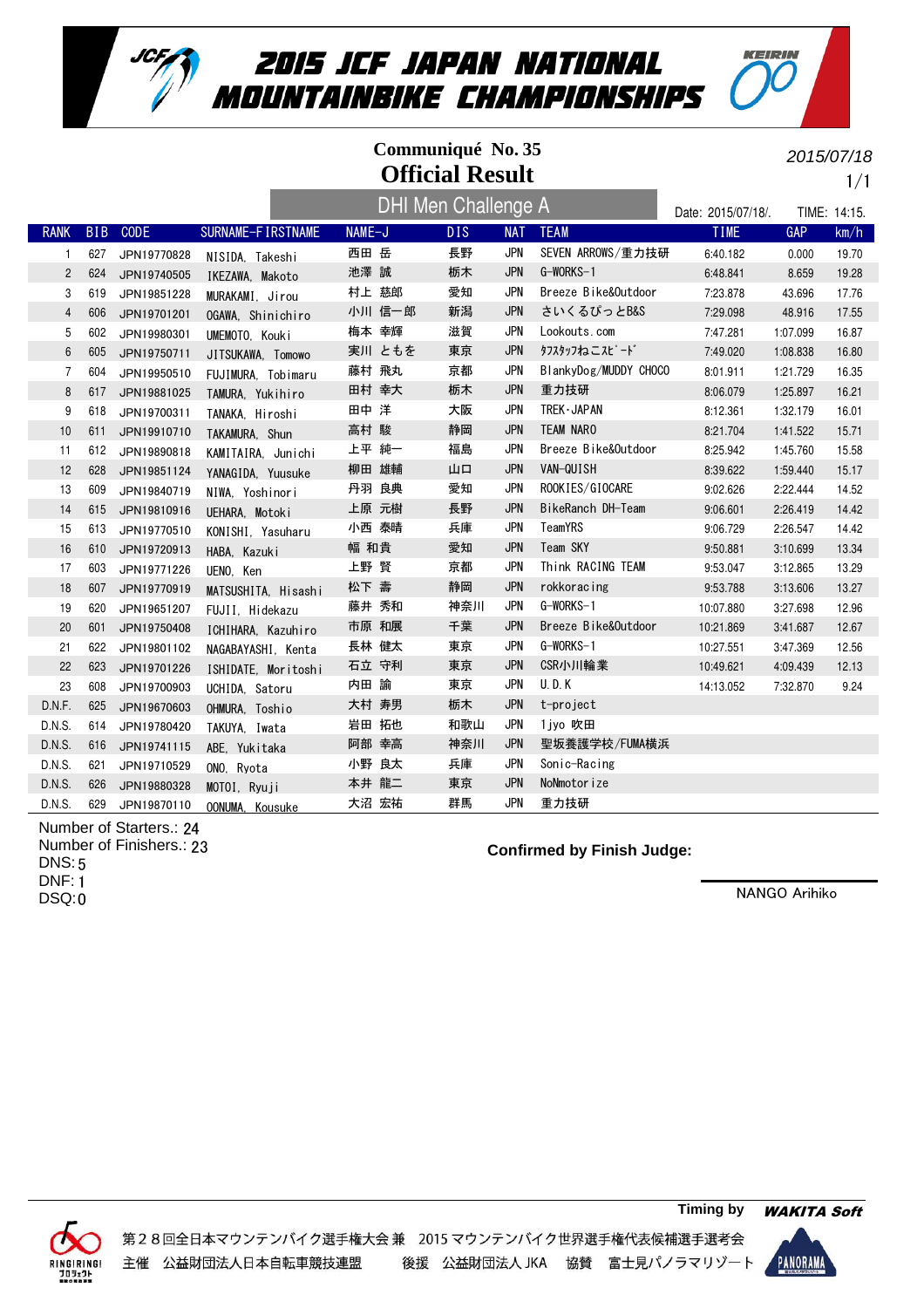

#### RANK BIB CODE SURNAME-FIRSTNAME NAME-J DIS NAT TEAM TEAM TIME GAP km/h Date: 2015/07/18/. TIME: 14:46. **Official Results Communiqué No. 36** 1/1 2015/07/18 DHI Men Masters 1 218 JPN19800702 KUROKAWA, Yojiro 黒川 陽二郎 石川 JPN FRS 6:25.881 0.000 20.43 2 213 JPN19771002 SAITOU, Kunikazu 斉藤 邦一 東京 JPN 重力技研 6:44.261 18.380 19.50 3 201 JPN19780304 AWANO,Koichiro 粟野 宏一郎 岐阜 JPN KYB RACING 6:51.186 25.305 19.17 4 215 JPN19731228 HIRABAYASHI Tsuyoshi 平林 剛 長野 JPN one-man racing factor 6:59.355 33.474 18.80 5 211 JPN19700402 ARIMURA, Toshihiko 有村 俊彦 神奈川 JPN 重力技研 7:00.657 34.776 18.74 6 216 JPN19641016 NII, Shunji 新居 俊二 京都 JPN 5ZERO 7:33.186 1:07.305 17.39 7 217 JPN19760315 SATA,Kentarou 佐多 健太郎 埼玉 JPN satajyuku.com 7:40.379 1:14.498 17.12 8 205 JPN19780912 OKANO, Masayuki 岡野 将之 東京 JPN ナカザワジム GRAVITY 7:47.831 1:21.950 16.85 9 203 JPN19750507 IWASAKI Atsushi 岩崎 篤士 茨城 JPN バンピーパス 8:26.006 2:00.125 15.58 10 209 JPN19720312 TAKEYUKI, Ichige 市毛 丈之 茨城 JPN バンピーパス&Vesrah 9:11.004 2:45.123 14.30 11 214 JPN19720616 WATANABE, Takayuki 渡邉貴幸 東京 JPN V02max Racing 9:31.904 3:06.023 13.78 12 208 JPN19760223 MIZUNO, Yuusaku 水野 友作 静岡 JPN INSANES/LIFE,,, 9:46.826 3:20.945 13.43 13 206 JPN19599225 YAMAMOTO, Haruo 山元 春雄 富山 JPN FRS 9:51.490 3:25.609 13.32 14 210 JPN19600326 SAITO, Akihiro 斉藤 晃弘 東京 JPN DKMC 10:58.036 4:32.155 11.98 D.N.S. 207 JPN19690701 0ZAKI, Jun 尾崎 潤 東京 JPN teamAST **Qualifications** 16 204 JPN19730521 KARAKI, Masafumi 唐木 雅文 神奈川 JPN 重力技研 7:46.923 2:25.129 16.88 17 202 JPN19770106 FUKAMI, Naoto 深見 直人 東京 JPN 重力技研 8:41.412 3:19.618 15.12 D.N.S. 212 JPN19711210 KURITA Naoki 栗田 尚規 静岡 JPN LIFE,,,Machinestore

D.N.S. 219 JPN19820104 INOUE Takahiro #上 貴裕 大阪 JPN KYB RACING

Number of Starters.: 16 Number of Finishers.: 16 DNS: 3 DNF: 0 DSQ:0

#### **Confirmed by Finish Judge:**

NANGO Arihiko

KEIPIN



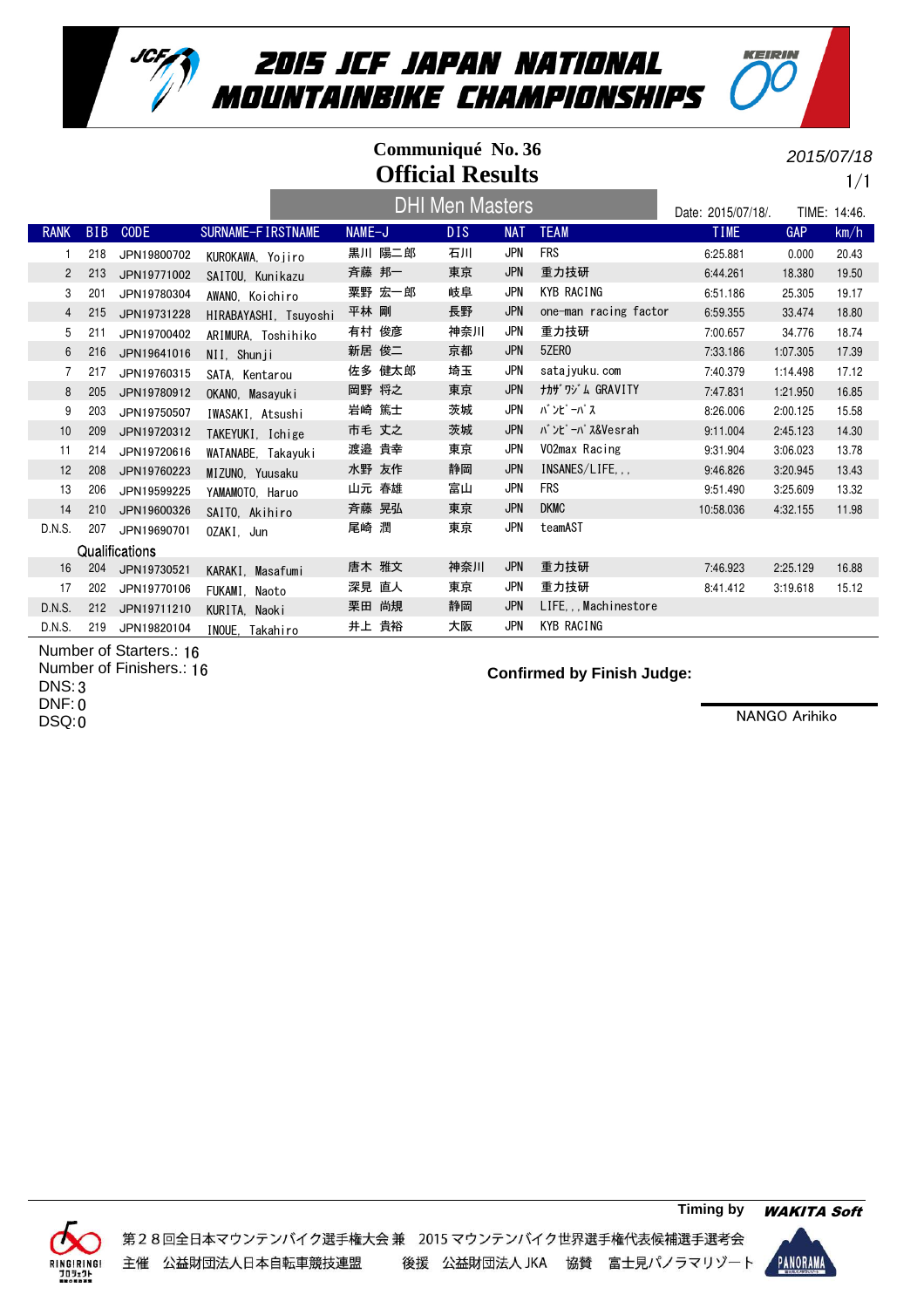

## **Official Results Communiqué No. 37**

2015/07/18

KEIPIN

#### RANK BIB CODE SURNAME-FIRSTNAME NAME-J DIS NAT TEAM TIME TIME GAP km/h Date: 2015/07/18/. TIME: 14:54. 1/1 DHI Men Youth 1 501 JPN19990109 IOKA, Yusuke 井岡 佑介 愛知 JPN HottSpin NUKEPROOF 5:50.270 0.000 22.50 2 504 JPN19990616 KODA,Reon 幸田 玲音 東京 JPN teamAST 6:14.237 23.967 21.06 3 502 JPN19990222 UTSU Kotaro 宇津 孝太郎 神奈川 JPN カメクリコロッケ小川輪業 6:17.849 27.579 20.86 4 503 JPN20001127 IOKA, Keita 井岡 計太 愛知 JPN HottSpin 7:11.248 1:20.978 18.28 5 505 JPN20010705 AKIMOTO, Takumi 秋元 拓海 福島 JPN PAXCYCLE 7:48.543 1:58.273 16.82 6 506 JPN19990802 OKADA Kei 埼玉 JPN sunday riders 13:49.792 7:59.522 9.50

Number of Starters.: 6 Number of Finishers.: 6 DNS: 0 DNF: 0

DSQ:0

**Confirmed by Finish Judge:**



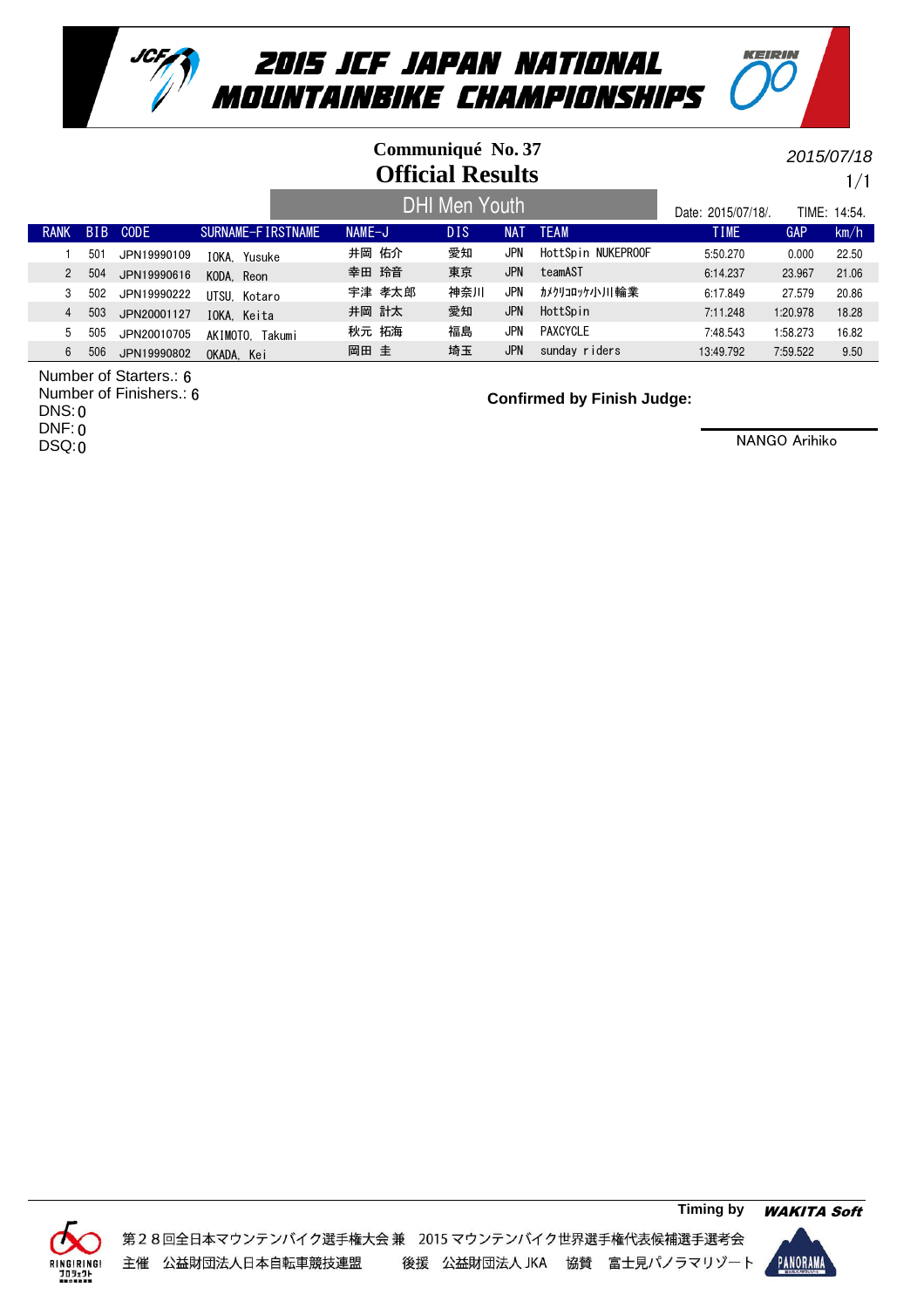

## **Official Results Communiqué No. 38**

1/1 2015/07/18

KEIPIN

#### RANK BIB CODE SURNAME-FIRSTNAME NAME-J DIS NAT TEAM TIME TIME GAP km/h Date: 2015/07/18/. TIME: 15:02. DHI Men Junior 1 101 JPN19981008 IZUMINO, Ryoga 泉野 龍雅 愛知 JPN 豊橋桜丘高校/KONA/自 5:41.974 0.000 23.05 2 105 JPN19980115 KUSHIMA, Rin 九島 凜 神奈川 JPN 玄武 7:10.249 1:28.275 18.32 3 106 JPN19980705 TAMARU, Yutaka 田丸 裕 広島 JPN SRAM/LITEC RISING 7:43.696 2:01.722 17.00 4 103 JPN19981213 久米田 昴 G-WORKS-1 神奈川 7:43.826 2:01.852 16.99 KUMETA, Subaru JPN 5 102 JPN19980715 TAKAYAMA, Hikaru 高山 輝 埼玉 JPN SRAM/LITEC RISING 9:55.470 4:13.496 13.23<br>6 104 JPN19970518 JCHIDA Ataru 内田 任 東京 JPN U.D.K 10:02.527 4:20.553 13.08 6 104 JPN19970518 UCHIDA Ataru 内田 任 東京 JPN U.D.K 10:02.527 4:20.553 13.08

Number of Starters.: 6

Number of Finishers.: 6 DNS: 0 DNF: 0

DSQ:0

**Confirmed by Finish Judge:**



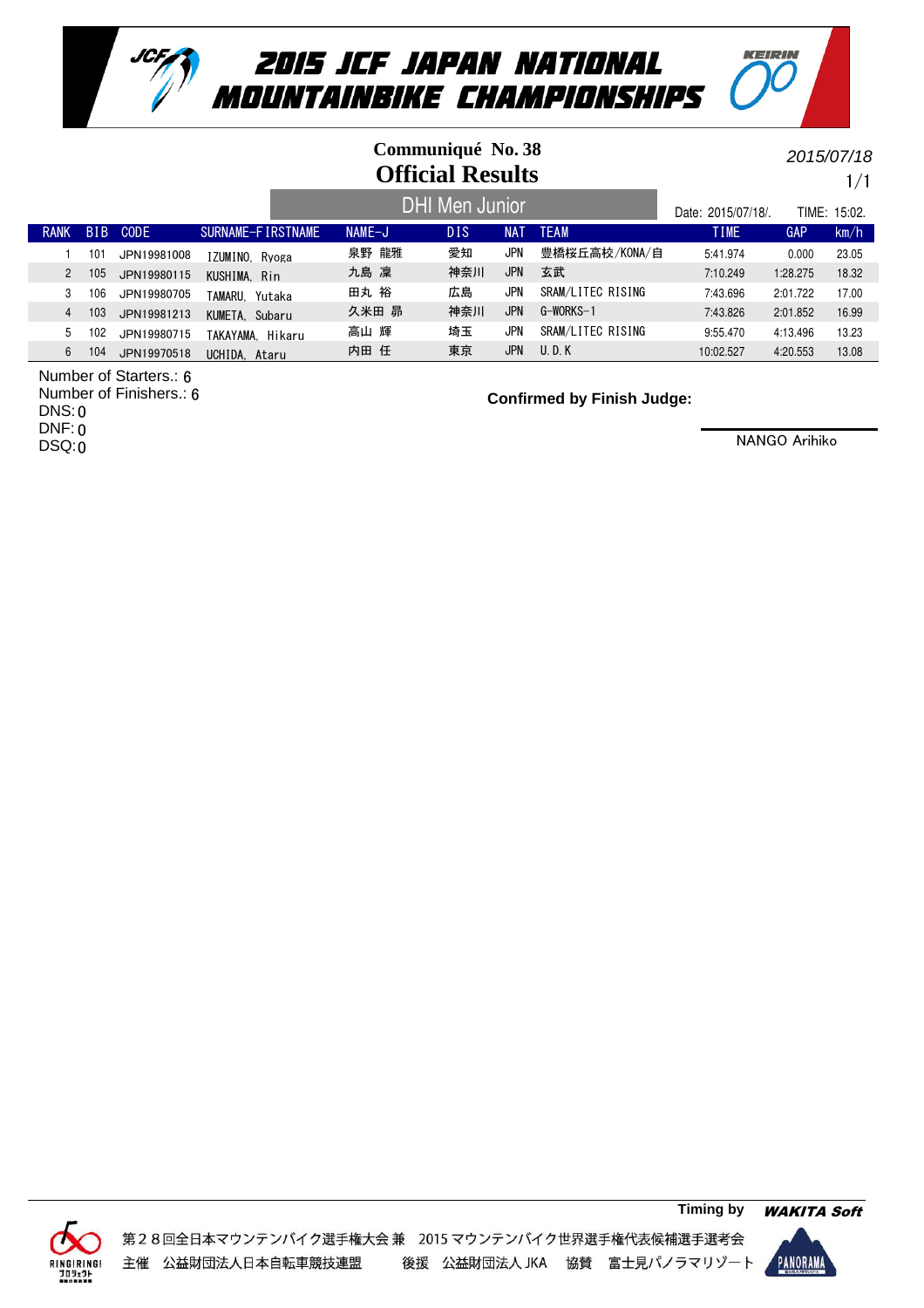

## **Official Results Communiqué No. 39**

1/1 2015/07/18

KEIPIN

#### RANK BIB CODE SURNAME-FIRSTNAME NAME-J DIS NAT TEAM TIME TIME GAP km/h Date: 2015/07/18/. TIME: 15:15. DHI Women Elite 1 1 JPN19830401 SUEMASA, Mio 末政 実緒 兵庫 JPN SRAM/LITEC 8:14.122 0.000 15.95 2 3 JPN19730301 NAKAGAWA, Hiroka 中川 弘佳 大阪 JPN lovespo.com 9:20.531 1:06.409 14.06 3 2 JPN19950915 KUSHIMA, Akane カ島あかね 神奈川 JPN 玄武 Turner 9:57.955 1:43.833 13.18 4 4 JPN19761128 HATTORI Rvoko 服部 良子 神奈川 JPN OWN TEAM 14:21.472 6:07.350 9.15 **Qualifications** D.N.S. 5 JPN19810211 YASUFUKU, Noriko 安福範子 愛知 JPN ACCEL

Number of Starters.: 4 Number of Finishers.: 4 DNS: 1 DNF: 0

DSQ:0

**Confirmed by Finish Judge:**



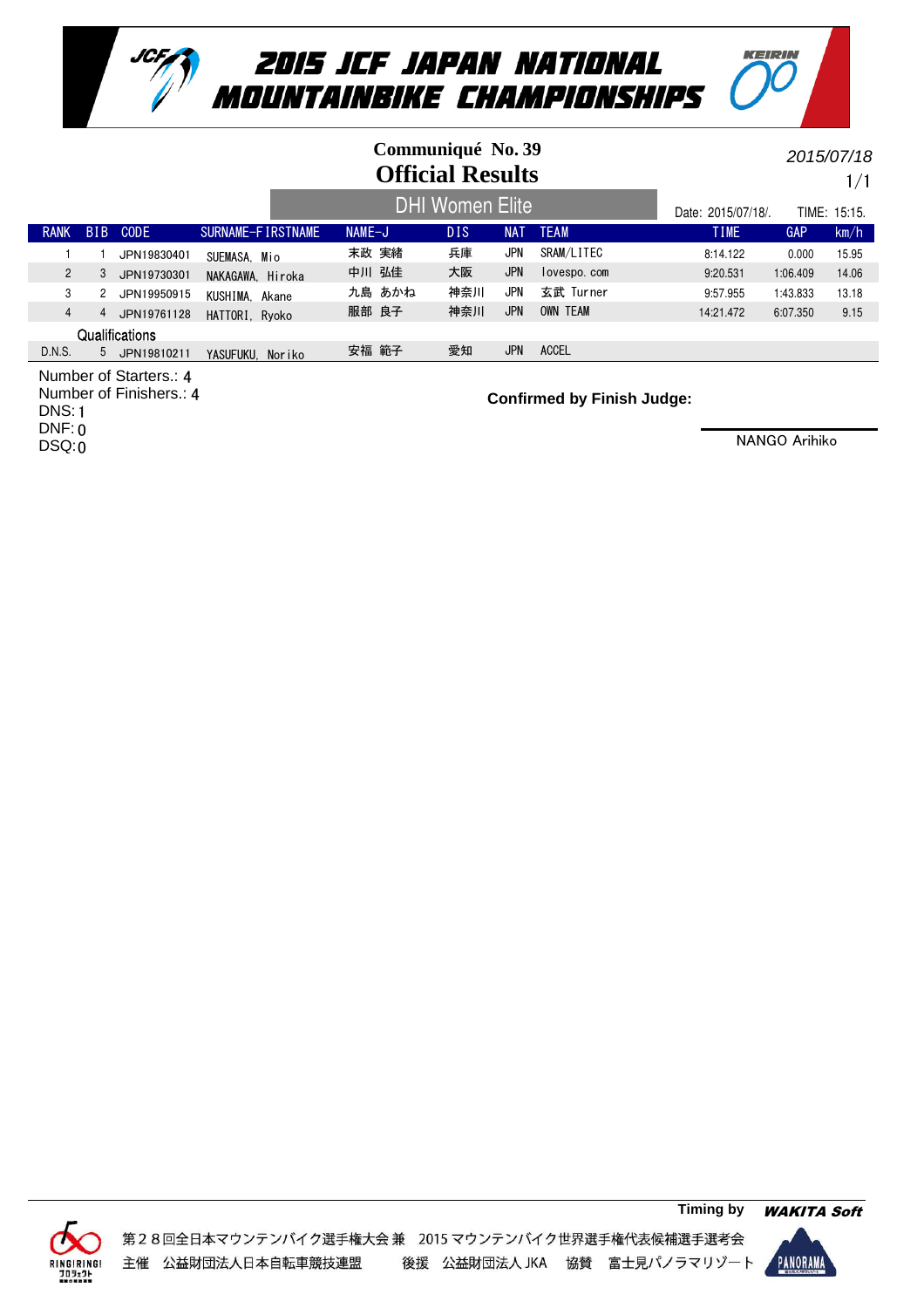

### **Official Results Communiqué No. 40**

2015/07/18

KEIPIN

RANK BIB CODE SURNAME-FIRSTNAME NAME-J DIS NAT TEAM TEAM TIME GAP km/h Date: 2015/07/18/. TIME: 15:46. 1/2 DHI Men Elite 1 3 JPN19880813 NAGATA, Junya 永田 隼也 神奈川 JPN AKI FACTORY 4:42.672 0.000 27.89 2 9 JPN19920607 IMOTO, Hajime 井本 はじめ 兵庫 JPN SRAM/LITEC 4:51.766 9.094 27.02 3 8 JPN19800422 IDEGAWA, Naoki 井手川 直樹 広島 JPN AKI FACTORY 4:52.012 9.340 26.99 4 1 JPN19761015 ADACHI Yasushi 安達 靖 愛知 JPN SRAM/LITEC 5:12.237 29.565 25.25 5 17 JPN19950627 IGARASHI, Yuuki 五十嵐 優樹 長野 JPN STORMRIDERS 5:19.142 36.470 24.70 6 58 JPN19760302 MARUYAMA, Hiroki 丸山 弘起 長野 JPN HM2 Racing/Hubge JAPA 5:22.759 40.087 24.42 7 5 JPN19910315 ASANO,Yoshiaki 浅野 善亮 愛知 JPN TEAM GIANT 5:24.915 42.243 24.26 8 12 JPN19880816 URAKAMI, Taro 浦上太郎 熊本 JPN Transition Airlines/C 5:35.338 52.666 23.51 9 19 JPN19701123 TSUKAMOTO, Takashi 塚本岳 愛知 JPN PEAK / TIOGA 5:36.553 53.881 23.42 10 24 JPN19750316 OHSHIMA, Reiji 大島 礼治 兵庫 JPN RAGE69 5:39.302 56.630 23.23 11 33 JPN19740605 MIYAKE Kazuvuki 三宅 和之 埼玉 JPN 重力技研 5:40.502 57.830 23.15 12 6 JPN19850318 A0KI, Takuya 青木 卓也 東京 JPN TEAM GIANT 5:42.592 59.920 23.01 13 14 JPN19841108 ATO, Hiroshi 阿藤 寛 大阪 JPN Topknot racing 5:46.115 1:03.443 22.77 14 23 JPN19870331 KOYAMA, Wataru 小山 航 長野 JPN PEAK / TIOGA 5:48.596 1:05.924 22.61 15 11 JPN19961002 KATOU,Masaki 加藤 将来 愛知 JPN AKI FACTORY 6:07.719 1:25.047 21.44 16 32 JPN19960124 KANEKO, Takumi 金子 匠 東京 JPN Tean Yellow 小川輪業 6:12.564 1:29.892 21.16 17 28 JPN19790512 ONO Koji 小野 浩二 静岡 JPN MEGASPEED/BONDS/興津 6:15.586 1:32.914 20.99 18 2 JPN19920426 SHIMIZU Kazuki 清水 輝 愛知 JPN PATROL MOUNTAIN FJC D 6:33.879 1:51.207 20.01 19 10 JPN19930923 SHIMOGAKI,Daiki 下垣 大樹 大阪 JPN Lapierre / 重力技研 6:40.092 1:57.420 19.70 20 27 JPN19770605 TAKEMOTO, Masashi 竹本 将史 大阪 JPN TREK・JAPAN 6:41.127 1:58.455 19.65 21 13 JPN19951117 HAYASHI, Keisuke 林佳亮 愛知 JPN COMMENCAL / Georide\_J 6:42.322 1:59.650 19.59 22 4 JPN19930821 KUSHIMA, Yuki 九島 勇気 神奈川 JPN 玄武 MONDRAKER 6:45.693 2:03.021 19.43 23 49 JPN19620924 MIYAMA, Takayuki 三山 孝幸 石川 JPN FRS 7:04.222 2:21.550 18.58 24 22 JPN19820221 ONO, Ryohei 大野 良平 岐阜 JPN KYB RACING 7:19.452 2:36.780 17.94 25 18 JPN19911114 FUJITA Shova 藤田 翔也 静岡 JPN TEAM NARO/rokkoracing 7:23.157 2:40.485 17.79 26 7 JPN19900421 KUROSAWA, Daisuke 黒沢大介 東京 JPN Team A&F SANTACRUZ 7:37.498 2:54.826 17.23 27 15 JPN19911219 KUSHIMA, Santa 九島 賛太 神奈川 JPN 玄武 8:48.502 4:05.830 14.91 28 20 JPN19770311 YAMADA, Takayuki 山田 貴之 静岡 JPN INSANES/LIFE,,, 1986 10:22.794 5:40.122 12.65 29 36 JPN19760413 TAKAMATSU Kenji 高松健二 兵庫 JPN FUNFANCY 10:56.451 6:13.779 12.01 D.N.F. 16 JPN19800226 OTA, Takumi 太田 匠 静岡 JPN INSANES/LIFE,,,/RR **Qualifications** 31 45 JPN19680815 ITO, Koki 伊藤 康喜 東京 JPN MARSH 6:03.516 1:21.898 21.68 32 35 JPN19700430 HOTTA, Masaki 堀田 昌希 愛知 JPN HottSpin 6:05.312 1:23.694 21.58 33 26 JPN19721215 WATANABE, Yasuyuki 渡辺 靖之 大阪 JPN lovespo.com 6:08.807 1:27.189 21.37 34 25 JPN19900706 TAKAYAMA Yujiro 高山 祐次郎 東京 JPN DEVINCI,AST 6:16.433 1:34.815 20.94 35 39 JPN19710422 YOSHIDA, Akio 吉田 昭雄 兵庫 JPN 髑髏団 6:17.585 1:35.967 20.88 36 54 JPN19920206 鈴木 京太 TEAM NARO/rokkoracing 静岡 6:18.820 1:37.202 20.81 SUZUKI, Kyota JPN 37 38 JPN19750705 MOCHIZUKI Katuhiko 望月克彦 静岡 JPN MARSH 6:27.070 1:45.452 20.36 38 56 JPN19660305 TACHI, Masakuni 館 正訓 東京 JPN MARSH 6:36.140 1:54.522 19.90 39 43 JPN19820503 KURISE Yuta ―――― 栗瀬 裕太―――山梨―― JPN team mongoose ――――― 6:38.174 1:56.556 19.80 40 46 JPN19770220 TORAI,Hideyuki 虎井 秀将 東京 JPN G-WORKS-1 6:40.092 1:58.474 19.70 41 29 JPN19880601 KUNIAKI, Kaneoka 兼岡 邦旭 東京 JPN GLOBERIDE RACING 6:40.808 1:59.190 19.67 42 59 JPN19891016 MIKI,Yosuke 三木 洋介 埼玉 JPN SEOcycle 6:42.036 2:00.418 19.61 43 31 JPN19800722 FUCHINO, Atushi 渕野 厚志 静岡 JPN lovespo.com 6:46.843 2:05.225 19.37 44 30 JPN19770309 TAKEI,Reona 武井 怜緒奈 愛知 JPN FUKAYA RACING 6:49.759 2:08.141 19.24



45 52 JPN19700208 OGISHIMA, Satoshi 荻島 聡 埼玉 JPN SEOcycle 6:50.182 2:08.564 19.22 46 48 JPN19710410 HAGIWARA, Nobuyuki 萩原 信之 埼玉 JPN MEGASPEED/BONDS/興津 7:01.967 2:20.349 18.68 47 60 JPN19870429 IMAIZUMI, Hiro 今泉 仁 東京 JPN sunday riders 7:03.886 2:22.268 18.59



**Timing by** WAKITA Soft